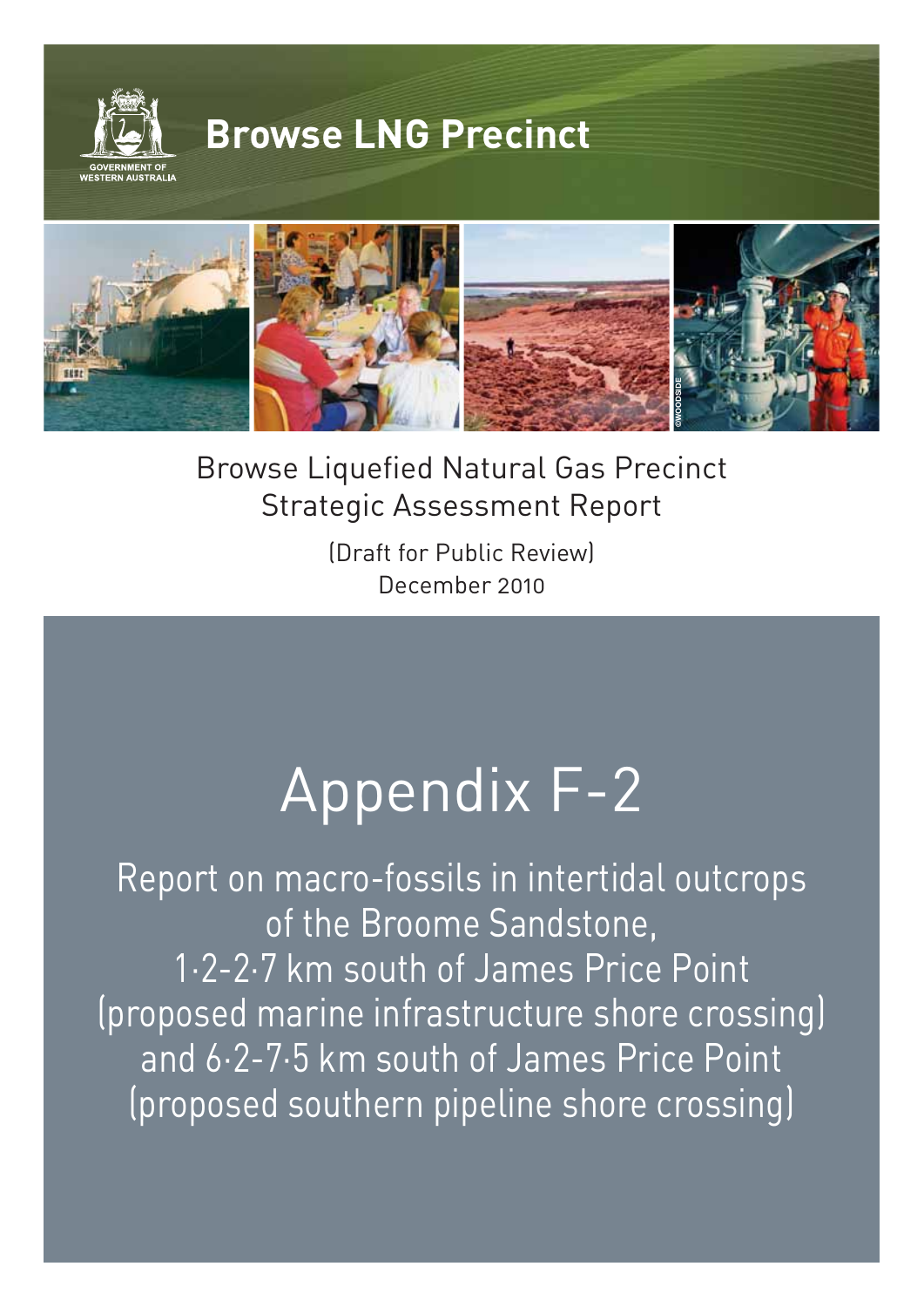

Report on macro-fossils in intertidal outcrops of the Broome Sandstone, 1·2-2·7 km south of James Price Point



WESTERN AUSTRALIAN MUSEUM

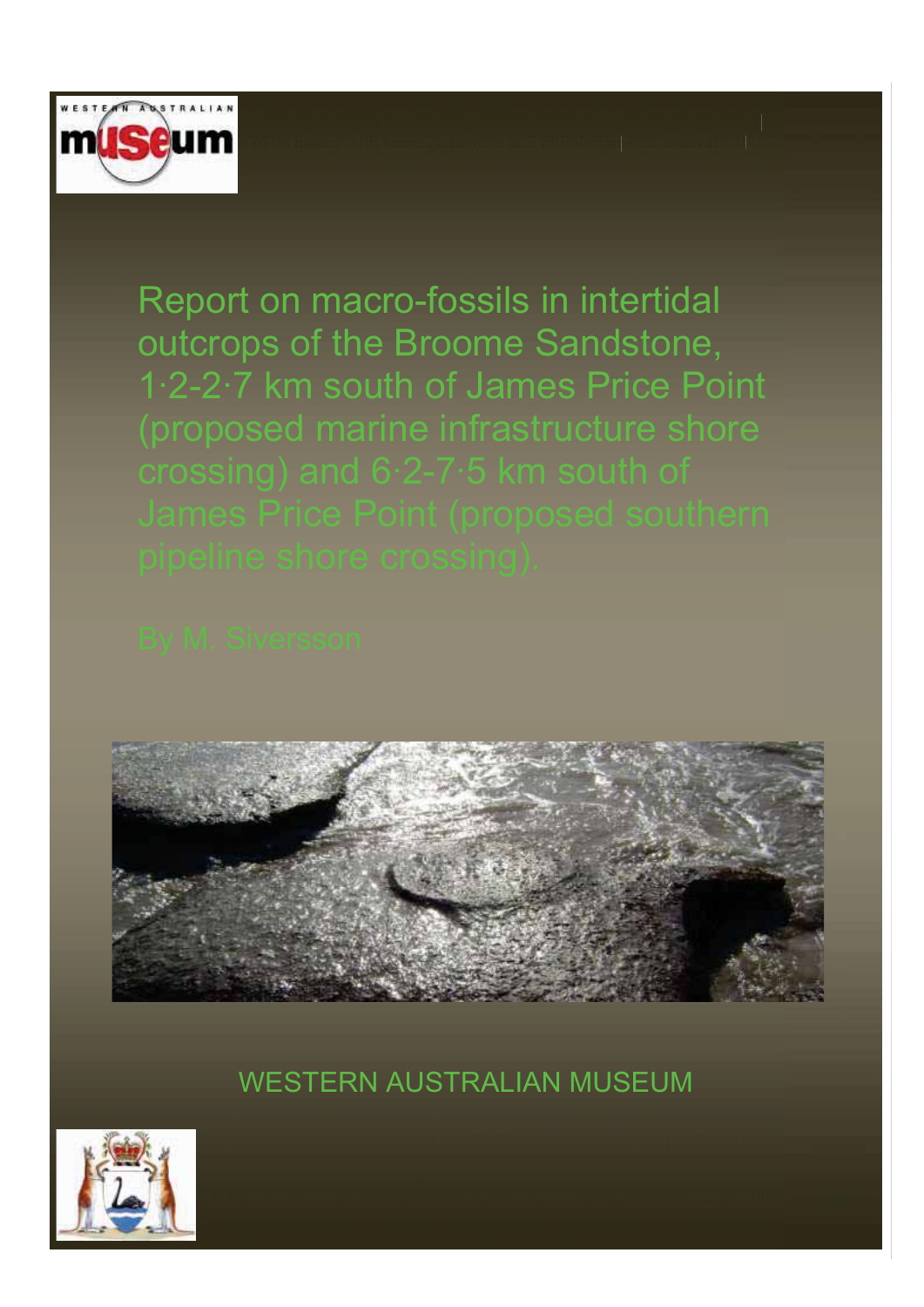# **WESTERN AUSTRALIAN MUSEUM**

#### **Department of Earth and Planetary Sciences**

**Record 2010/1** 

**Unpublished report prepared for the Department of State Development** 

Report on Macro-Fossils in Intertidal Outcrops of the Broome Sandstone, 1·2-2·7 Km South of James Price Point (Proposed Marine Infrastructure Shore Crossing) and 6·2-7·5 Km South of James Price Point (Proposed Southern Pipeline Shore Crossing).

**Prepared by** 

#### **M. SIVERSSON**

**Curator of Palaeontology Department of Earth and Planetary Sciences Western Australian Museum 49 Kew Street, Welshpool, Western Australia 6106 T +61 8 9212 3755 F +61 8 9212 3882 mikael.siversson@museum.gov.au** 

**30 April 2010**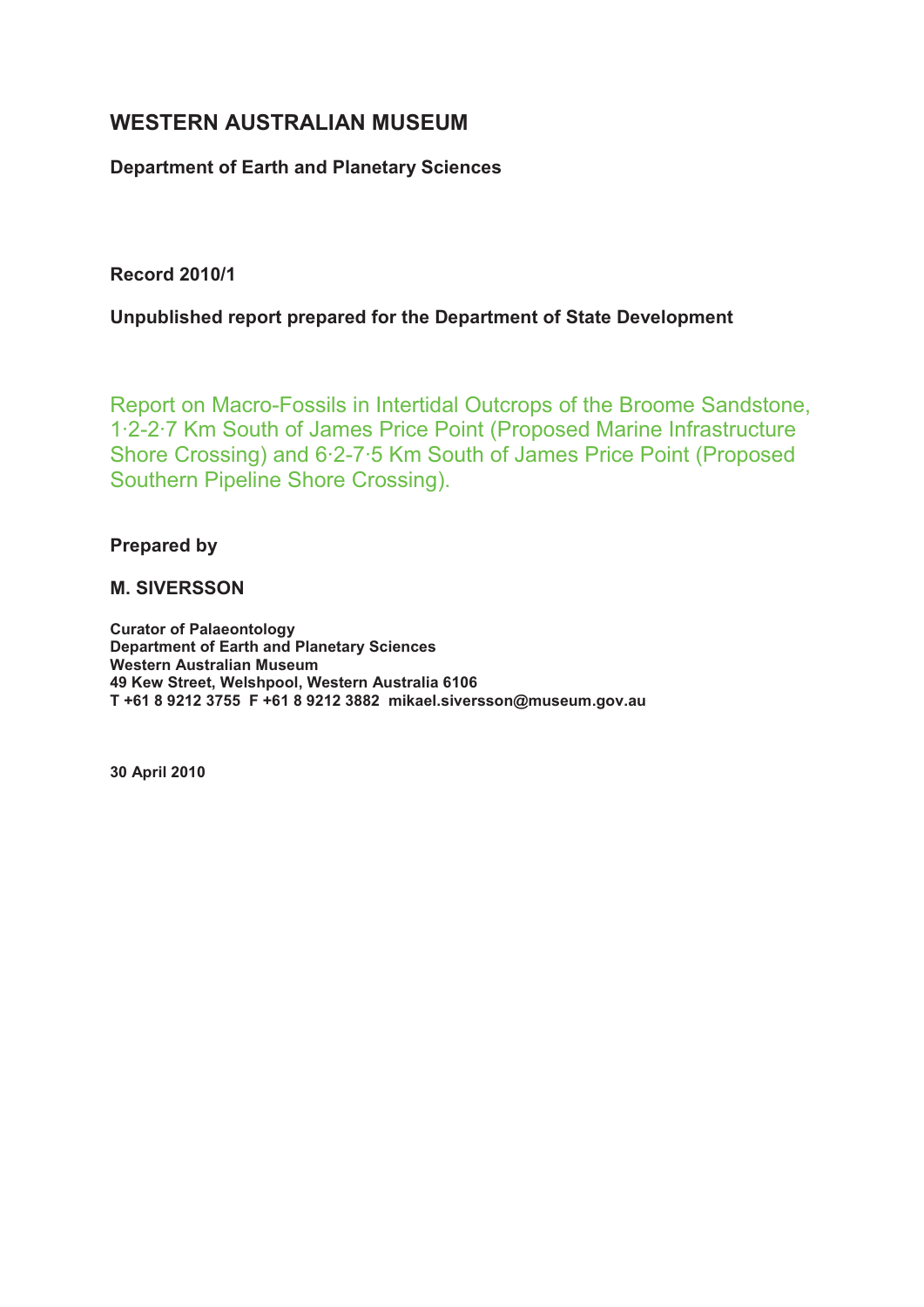#### Table of Contents

- Executive Summary intervention and background intervention and background intervention and the state of the state of the state of the state of the state of the state of the state of the state of the state of the state of t 1.0 Introduction and background the control of the control of the control of the control of the control of the control of the control of the control of the control of the control of the control of the control of the contro
- 2.0 Methodology 2<br>
3.0 Results 3
- 3.0 Results 3
- 4.0 Discussion 4
- 4.0 Discussion 4<br>5.0 Recommendations 5
- 6.0 References 6

#### **List of Figures**

- Figure 1 Putative sauropod underprint (70 cm diameter), southwestern corner of a 280x30 metre corridor yielding similar circular structures (see Siversson, 2010).
- Figure 2 Linguoid current ripples in the Broome Sandstone, 1.7 km south of James Price Point.
- Figure 3 Flaser bedding and cross bedding in the Broome Sandstone, 1.5 km south of James Price Point.
- Figure 4 Platform of the Broome Sandstone with potholes, central portion of the southern pipeline shore crossing survey area, approximately 7 km south of James Price Point.
- Figure 5 Lowermost metre of the Broome Sandstone within the intertidal zone, exposed only during extreme low tide. The photograph was taken a few tens of metres west of a platform exposing numerous potholes, about 1.5 km south of James Price Point (see Siversson, figure 1). The potholes of these platforms increase in size and density in a seaward direction, indicating that they are formed by natural erosion.
- Figure 6 Southern part of the southern pipeline shore crossing survey area, 7 km south of James Price Point, during extreme low tide. As indicated by the photograph, the area is largely covered by sand.
- Figure 7 Cliff section of Broome Sandstone, 7 km south of James Price Point. The sandstone is severely degraded by dissolution in this area, often expressed as pipes lined with putative chalcedonic silica (no sampling permitted for this study).
- Figure 8 Putative chalcedonic silica (no sampling permitted for this study), commonly lining dissolution pipes in the Broome Sandstone 7 km south of James Price Point.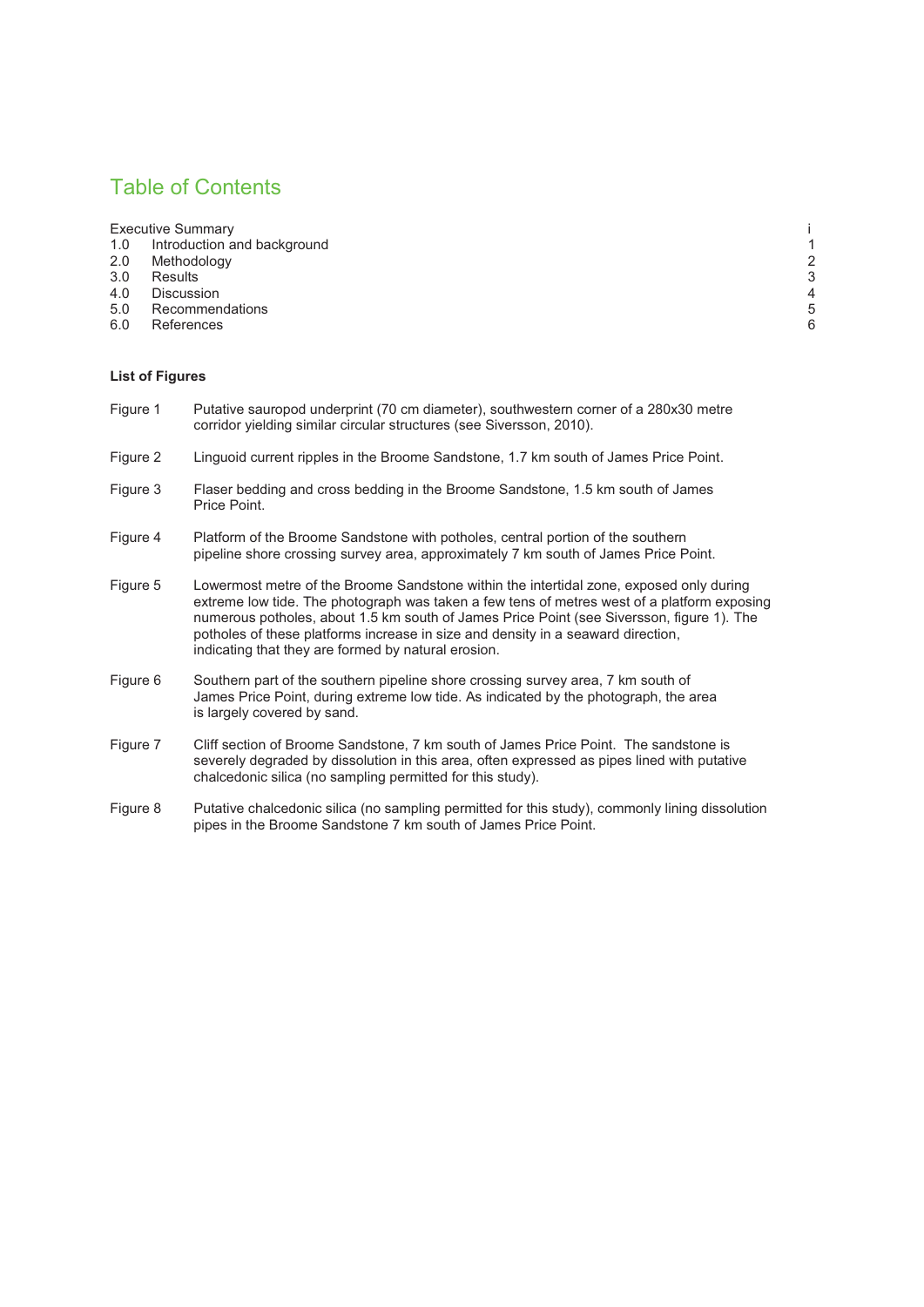#### Executive Summary

Intertidal platforms and cliff sections of the Broome Sandstone were examined on 31 March and 1 April, 2010 at extreme low tide along two stretches of coastline, 1.2-2.7 km respectively 6.2-7.5 km south of James Price Point.

A few isolated, putative sauropod underprints were found in the northern survey area within a previously identified corridor of the Broome Sandstone yielding similar circular structures (see Siversson, 2010).

The Broome Sandstone exposed in cliff sections and within the intertidal zone 6.2-7.5 km south of James Price Point did not yield dinosaur footprints or any other macro-fossils.

Potholes, superficially resembling sauropod imprints, are locally common on platforms of the Broome Sandstone in both survey areas. They typically increase in diameter and abundance in a seaward direction and often merge near the outer edge of the intertidal platform.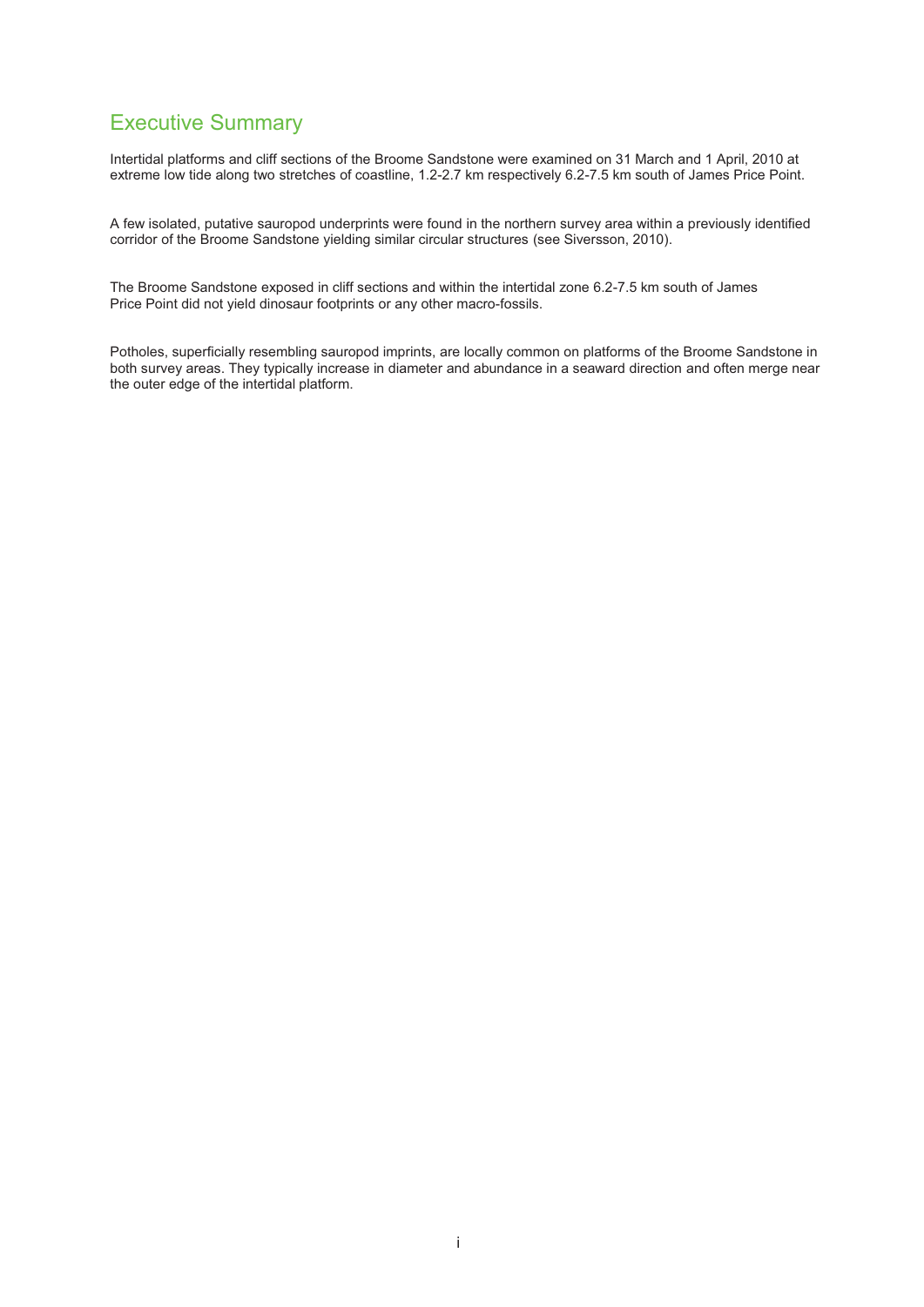# 1.0 Introduction and Background

The Strategic Assessment for the Browse LNG Precinct includes palaeontological surveys of the Lower Cretaceous Broome Sandstone around James Price Point (JPP). In a preliminary study (Siversson, 2010) carried out by staff from the Western Australian Museum (WAM), putative sauropod underprints were identified within a 280 meters long and 30 metres wide corridor, approximately 2 km south of JPP. Suboptimal tides prevented the survey team from examining the lowermost metre of vertical outcrop of the Broome Sandstone within the total intertidal zone. A second survey was therefore carried out by a WAM team from 31 March to 1 April, 2010, taking advantage of extreme spring tides. The scope of the survey was expanded by including the southern of two proposed pipeline crossings, 6.2-7.5 km south of JPP.

As indicated in the previous report on the palaeontology of the James Price Point area (Siversson, 2010), the Broome Sandstone is dominated by intertidal sedimentary structures in this part of the Dampier Peninsula, including e. g., flaser bedding (**Figure 3**), ripple marks (**Figure 2**) and desiccation cracks (Siversson, 2010, figure 8). The intertidal facies type of the Broome Sandstone has produced sauropod underprints/trackways at undisclosed sites along the west coast of the Dampier Peninsula (Thulborn et al. 1994; Long, 1998; Siversson, 2010). The association of intertidal facies of the Broome Sandstone and putative sauropod underprints in the JPP area does thus conform to observations from, presumably, more southern outcrops of the Broome Sandstone (see Thulborn et al., 1994; Long, 1998).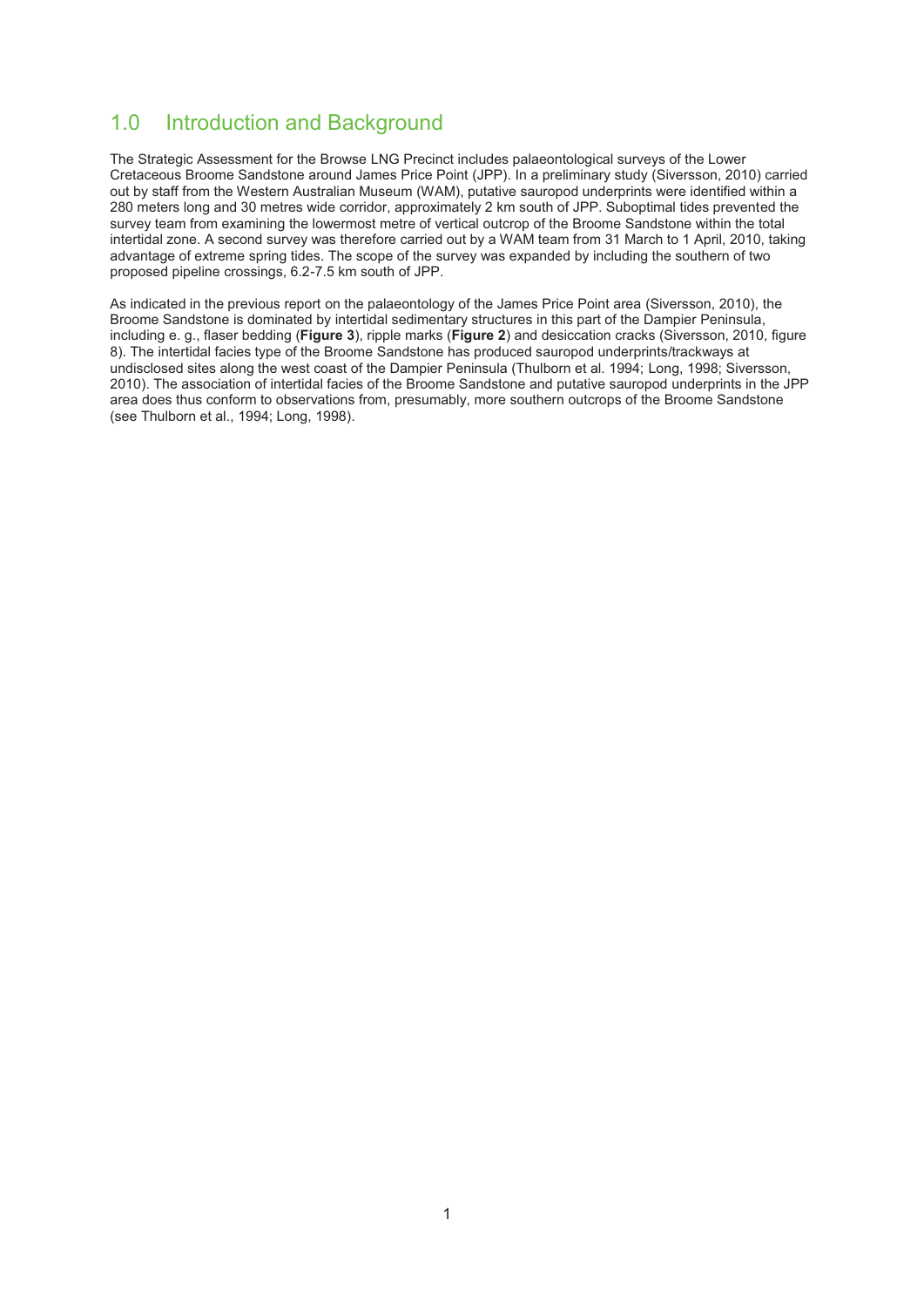# 2.0 Methodology

The survey was carried out by a field crew from the Western Australian Museum comprising the officer in charge, Dr Siversson, Curator of Palaeontology, and a technical officer. The team was accompanied on site at all times by a member of the Jabirr Jabirr people, the area's traditional owners.

The field work was designed to maximise discovery of possible macro-fossils, in particular dinosaur footprints, within: (1) a narrow strip of the Broome Sandstone (lowermost metre of the unit within the total intertidal zone), exposed only during maximum spring tides, 1.2-2.7 km south of James Price Point (marine infrastructure shore crossing of a proposed LNG plant); (2) a 1.3 km long stretch of Broome Sandstone intertidal (and coastal cliff) exposure situated 6.2-7.5 km south of James Price Point (proposed southern pipeline shore crossing survey area).

The survey team arrived at the northern of the two survey areas on the afternoon of Wednesday 31 March, 2010. Approximately two hours were spent examining outcrops of the Broome Sandstone as they emerged from the retreating sea. At about 4.30 pm the receding tide had exposed about as much of the Broome Sandstone in this area as was exposed during the previous survey in November 2009 (see Siversson, 2010) and the following 1 ½ hours were spent surveying the lowermost, rarely exposed part of the Broome Sandstone.

Mapping of putative sauropod underprints involved measuring the maximum diameter of the imprints, recording their position with a hand held GPS device and photographing some of the footprints. All specific locality data was stored by Dr Siversson.

The southern pipeline shore crossing survey area, situated 6.2-7.5 km south of JPP, was examined on the morning of Thursday 1 April, 2010. The outcrops of the Broome Sandstone at this locality are largely restricted to a continuous cliff section with abundant dissolution pipes. The intertidal platform itself is poorly exposed and largely confined to a narrow N-S trending platform ridge (seen in the background of **Figure 4**) in the northernmost part of the survey area and a smaller E-W trending platform in the central part of the survey area (foreground area in **Figure 4**).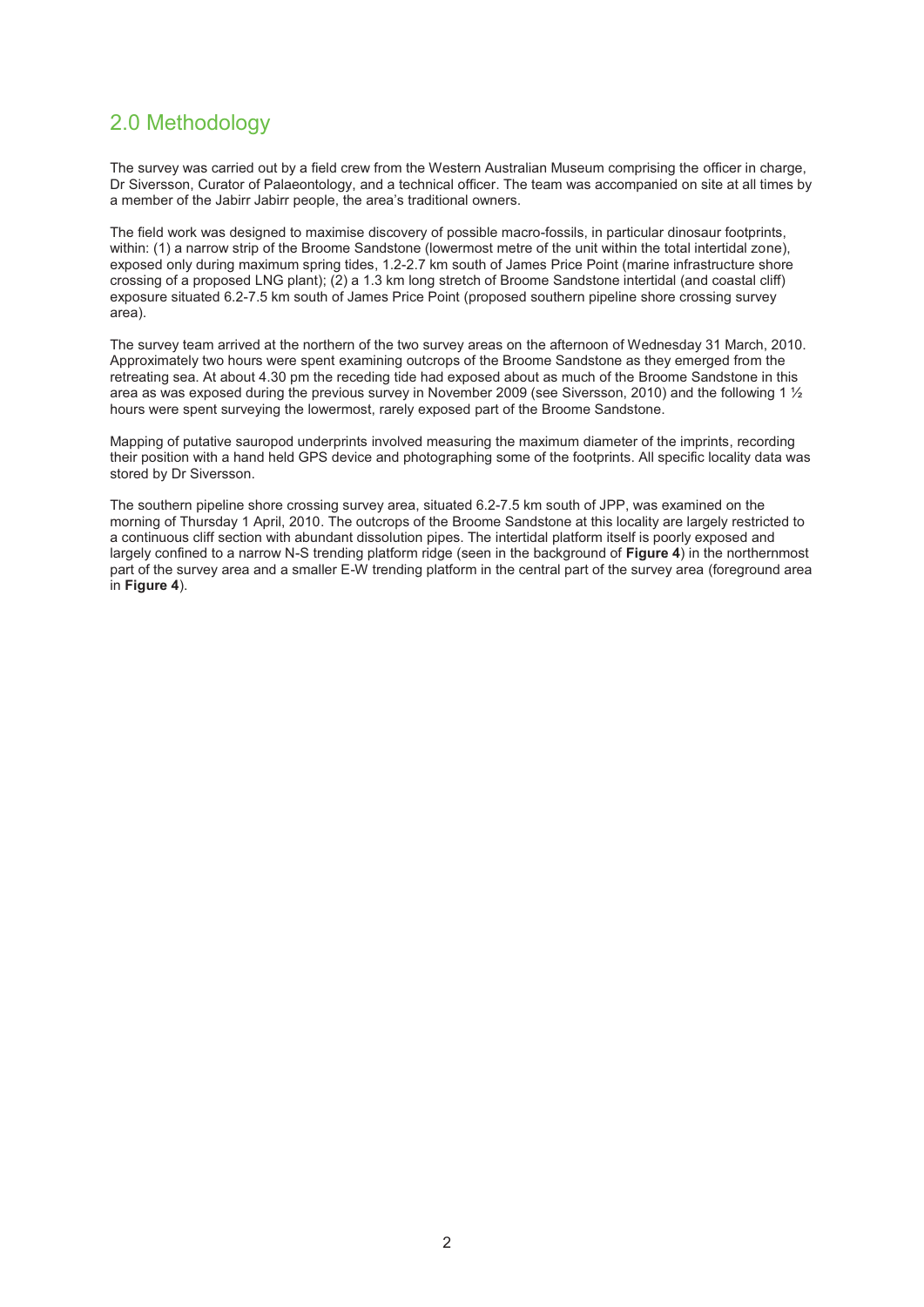#### 3.0 Results

A small number of putative sauropod underprints (**Figure 1**) were located in the lowermost part of the total intertidal zone additional to similar more-or-less circular structures identified within the same lithological bed during the November, 2009 survey (Siversson, 2010). At the 1997 CAVEPS (Conference on Australasian Vertebrate Evolution Palaeontology and Systematics ) meeting in Perth, similar features discovered at undisclosed localities within the intertidal zone of the Broome Sandstone were cautiously interpreted by a presenter as sandstone casts of tree-stumps (initially thought to represent sauropod underprints).

The proposed southern pipeline shore crossing area (~ 6.2-7.5 km south of James Price Point) did not yield any macro-fossils during this survey. Potholes (a common, natural erosion feature on intertidal hard rock platforms) are abundant on flat platforms exposed at this locality (**Figure 4**). The continuous cliff section of Broome Sandstone in the area is degraded by dissolution, similar to that seen in many coastal outcrops of calcareous rocks. Some of the dissolution pipes are lined with putative chalcedonic silica (**Figure 8**). A general ban on rock sampling during the survey prevented positive identification of the mineralogical composition of the pipe lining.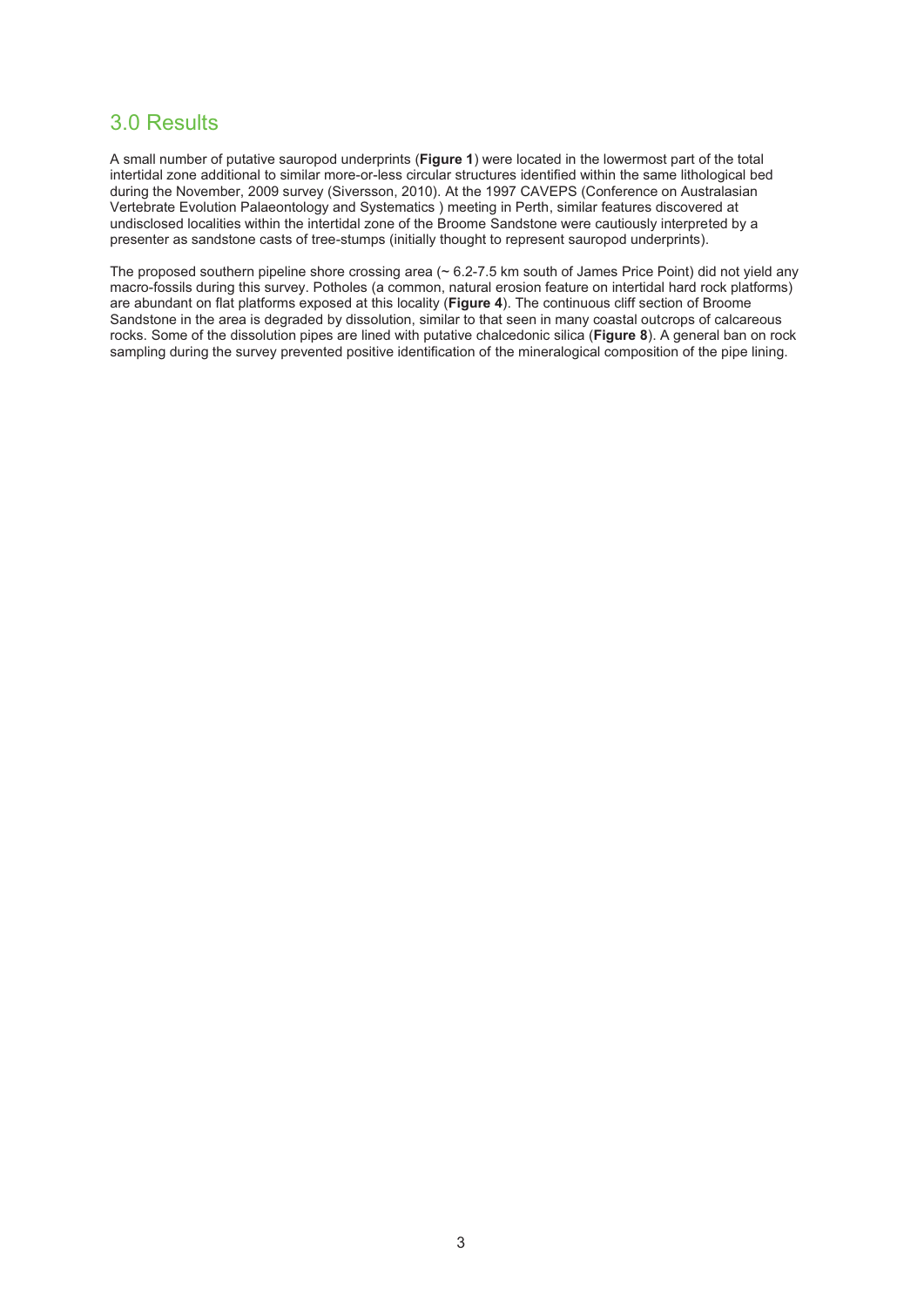#### 4.0 Discussion

It is possible that the circular structures in the lower part of the intertidal zone (situated within the proposed marine infrastructure shore crossing) have been formed by several processes. The putative sauropod underprints do not occur as picture-perfect trackways in the James Price Point area which adds to the general difficulty of positively identifying these structures. The circular structures are occasionally present in direct association with ripple marks (Siversson, 2010, figure 11), without any indication that the current was obstructed by a tree (thus excluding tree stump holes as a possible explanation in these cases). A third possibility is that some of the structures represent feeding traces produced by rays feeding on intertidal sand flats (similar circular structures are produced by modern stingrays). A large part of the difficulty in identifying the structures relates to the restrictions imposed on the survey (e.g., no rock sampling permitted).

All intertidal hard rock outcrops were assumed to be Broome Sandstone although encrusting epifauna made it impossible to positively identify isolated outcrops in the lowermost part of the intertidal zone (sampling of the strata was not permitted). Boulders of pale Cenozoic calcarenite, which forms the sea floor bedrock offshore, occur as a boulder bed immediately above the Broome Sandstone, 1.9 km south of JPP. These were presumably deposited during cyclonic storm surges. A modern beach rock is also present in this area above the Broome Sandstone. All fresh outcrops of hard rock within the intertidal zone, devoid of encrusting epifauna, lacked calcareous fragments and are assumed to represent the Broome Sandstone.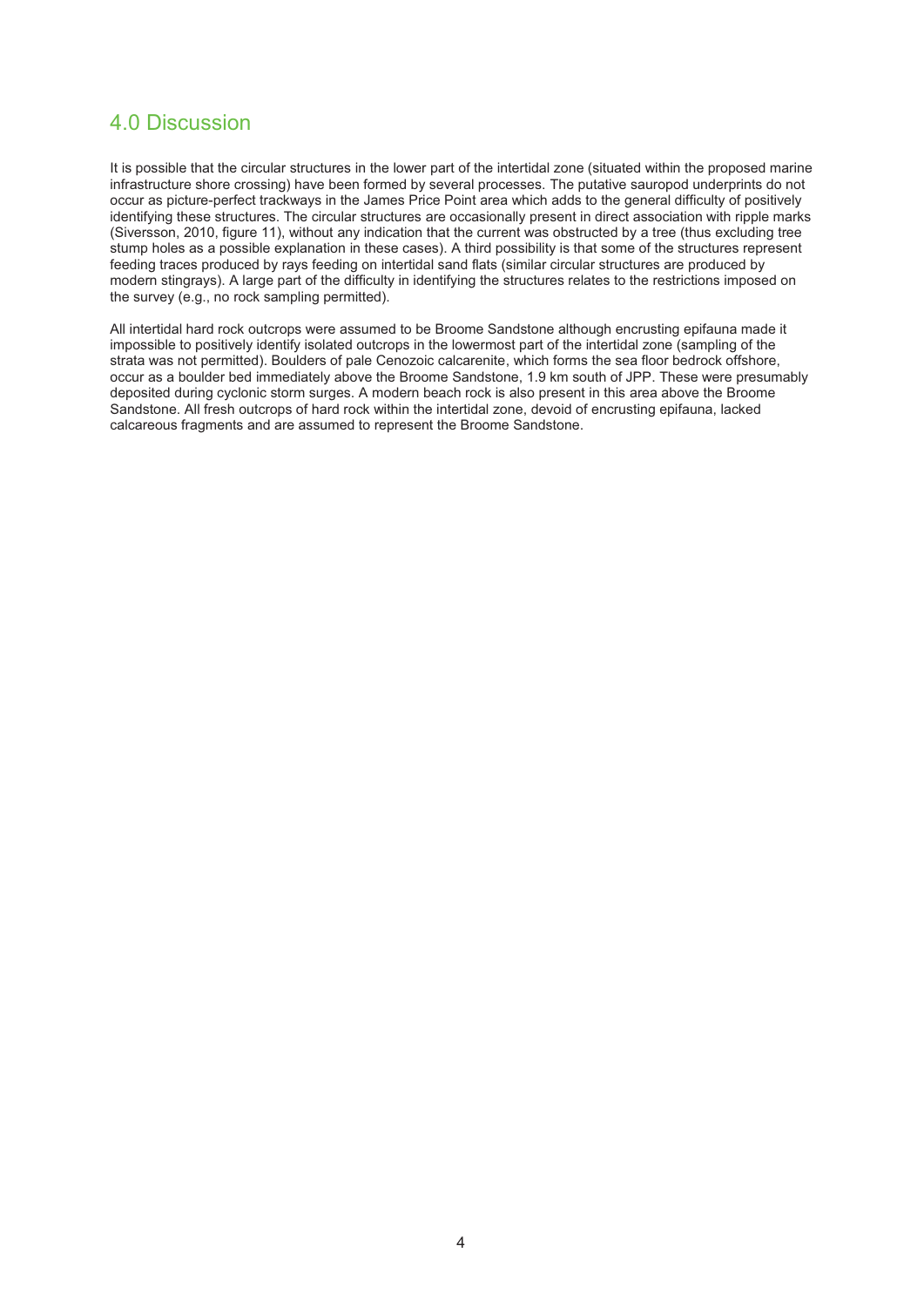# 5.0 Recommendations

As outlined in the previous report (Siversson, 2010), development of a marine infrastructure shore crossing (and pipeline crossings) will result in the redistribution of sand transported by longshore currents. It is possible that museum-grade dinosaur trackways will become exposed as a result of construction work. Their preservation (if threatened by construction work) would require their removal from the site and subsequent storage at a secure facility. Long-term storage should be negotiated between the Traditional Owners and the Western Australian Museum. It needs to be recognised however that the WAM is not in a financial position where it alone can fund a major excavation operation of dinosaur trackways in the intertidal zone of the Broome Sandstone.

Based on the results of the palaeontological survey of the proposed southern pipeline shore crossing area, construction work is unlikely to have a negative impact on dinosaur trackways if the pipeline trench is excavated in the northernmost part of the survey area. The southern part of the survey area is almost entirely covered by modern sand deposits (**Figure 6**), adding an element of uncertainty regarding the possible presence of imprints under the sand.

The 280 metre long corridor yielding putative sauropod underprints is right in the middle of the proposed marine infrastructure shore crossing. Construction work is therefore likely to result in the complete destruction of these circular structures. The significance of the structures depends to some extent on their true identity. As sauropod underprints, they are clearly not of museum grade quality (given that excellent indisputable sauropod trackways occur elsewhere in the Broome Sandstone). It is recommended however that a few of the best preserved putative underprints be collected and preserved for further study (long-term storage negotiated between the Traditional Owners and the WAM). This also applies if any evidence arises indicating that some of them are tree stump casts or feeding depressions produced by rays.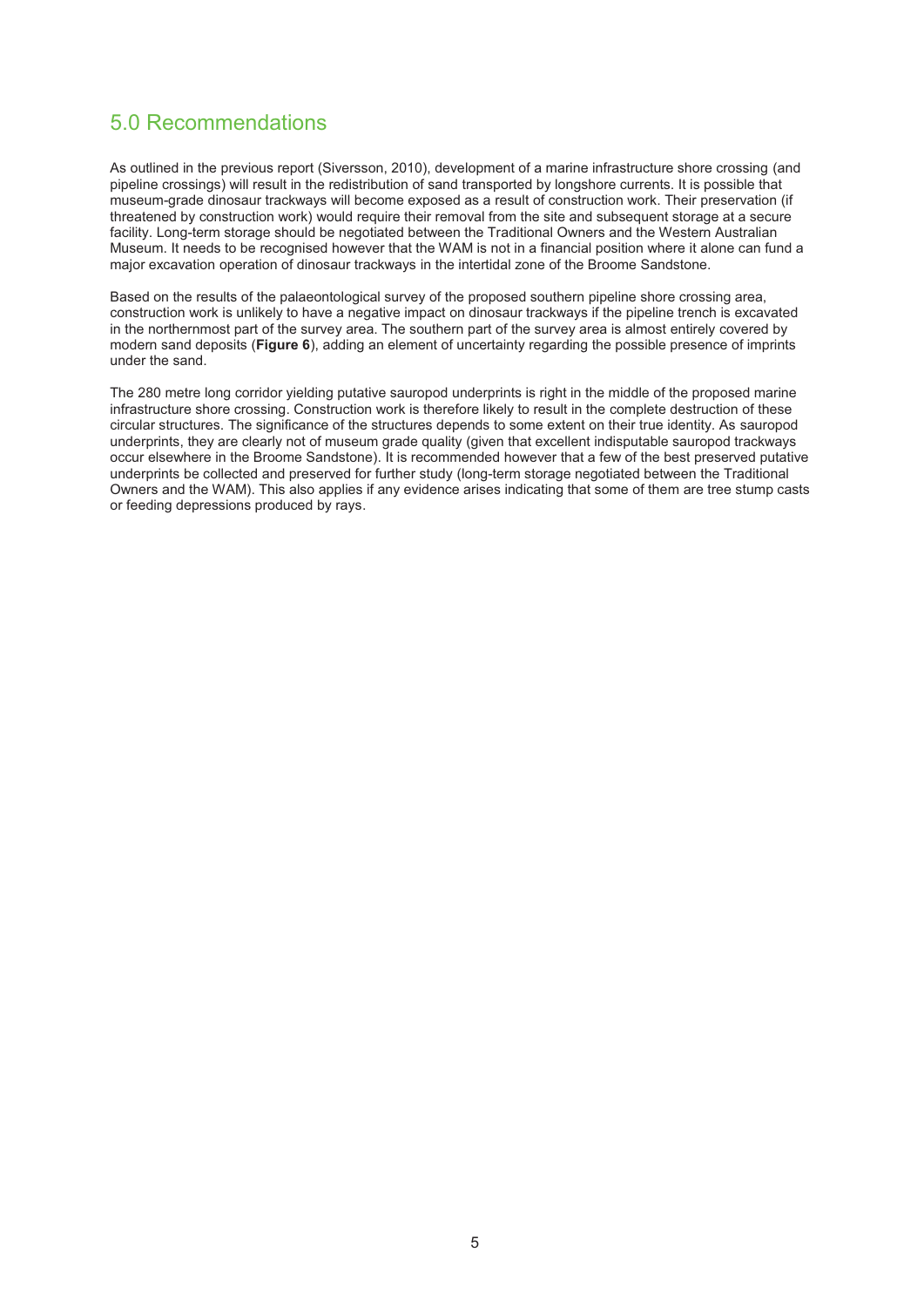# 6.0 References

- Long, J. A. 1998. *Dinosaurs of Australia and New Zealand and other animals of the Mesozoic era*. 188 pp. University of New South Wales Press Ltd, Sydney.
- Siversson, M. 2010. Preliminary Report on the Dinosaur Footprints in the James Price Point Area, Western Australia. *Aecom*, document No. 60103995, 14 pp.
- Thulborn, R. A., Hamley, T. and Foulkes, P. 1994. Preliminary report on sauropod dinosaur tracks in the Broome Sandstone (Lower Cretaceous) of Western Australia. *Gaia* 10:85-94.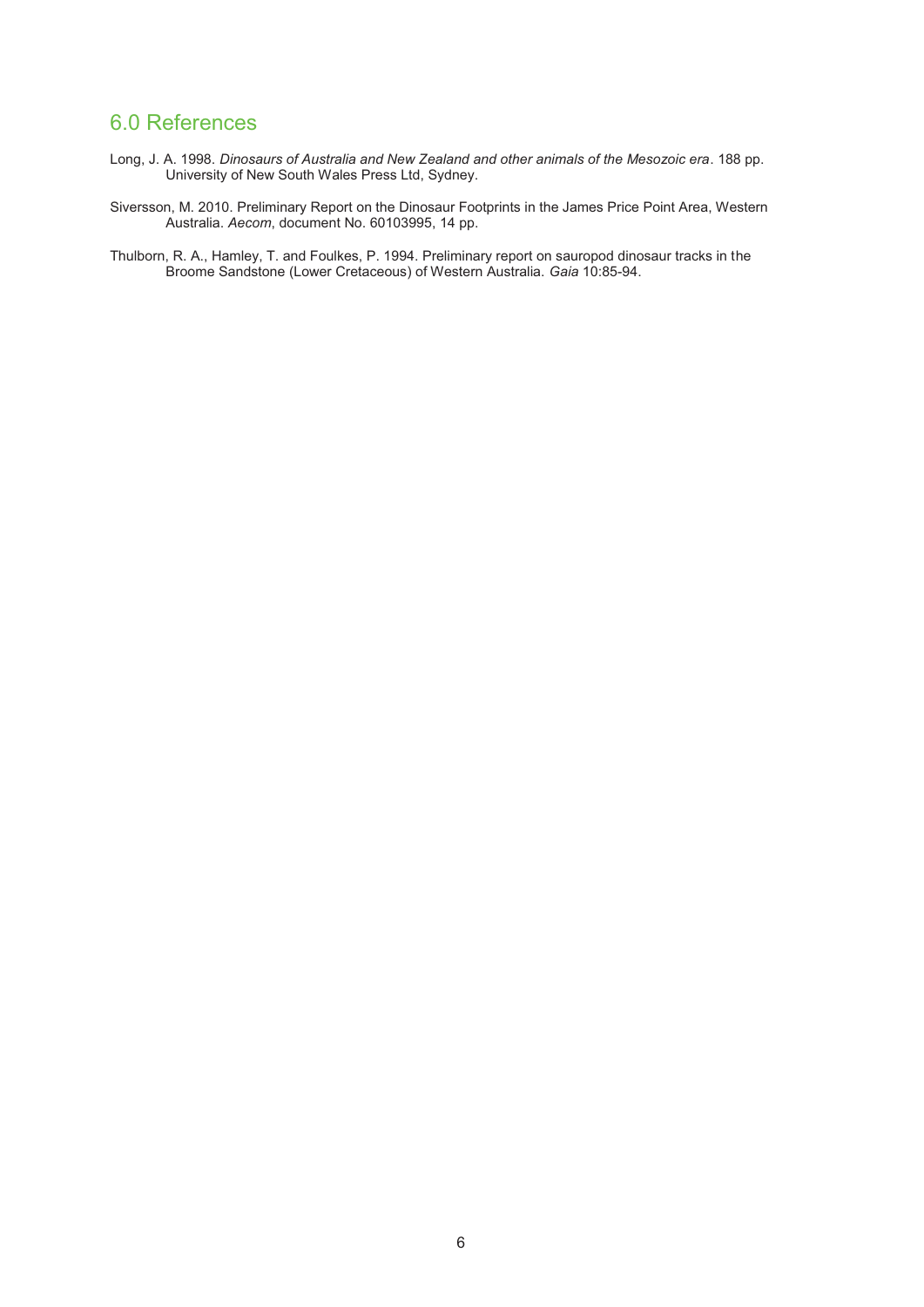

**Figure 1 Putative sauropod underprint (70 cm diameter), southwestern corner of a 280x30 metre corridor, yielding similar circular structures (see Siversson, 2010).** 



**Figure 2 Linguoid current ripples in the Broome Sandstone, 1.7 km south of James Price Point.**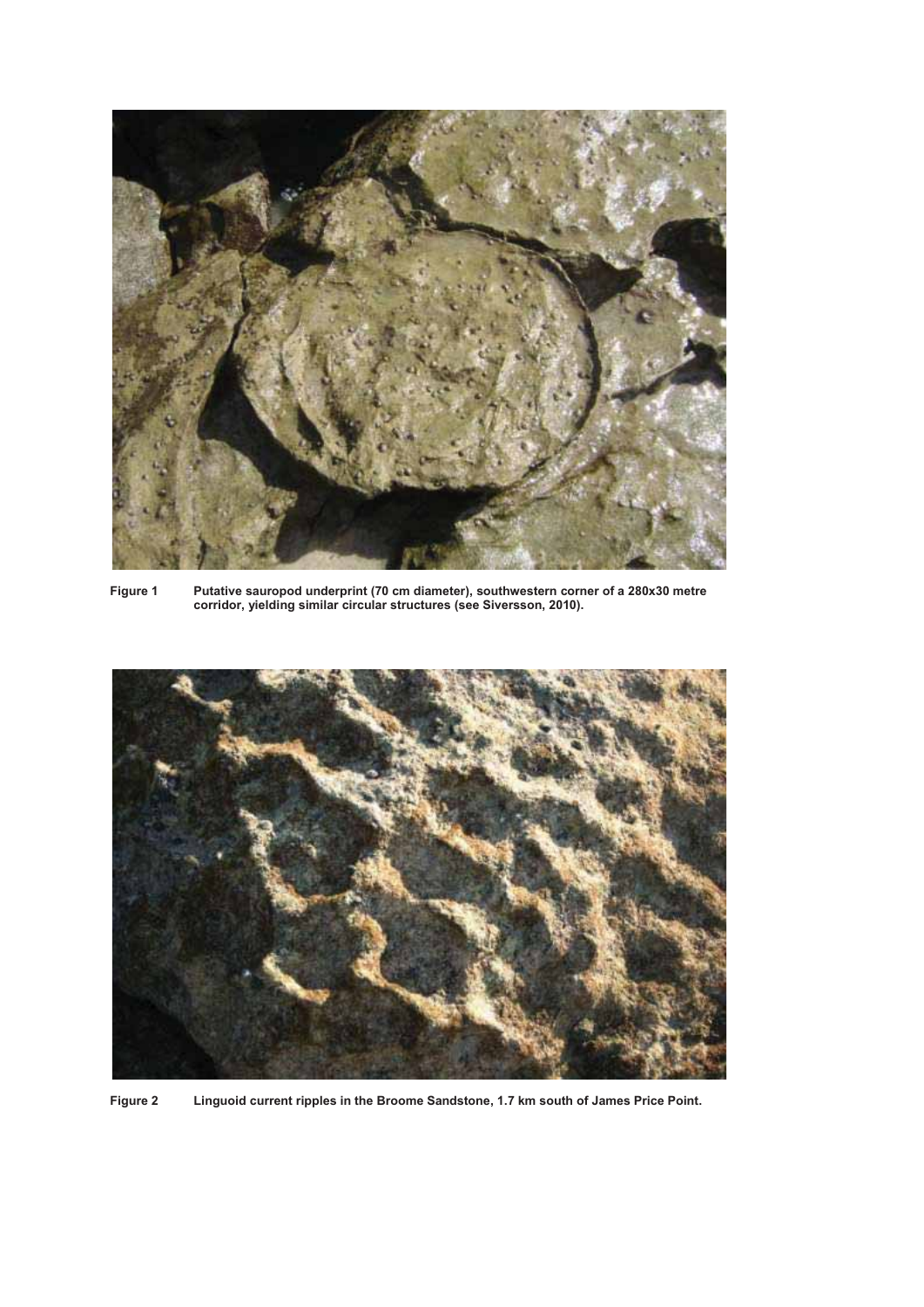

**Figure 3 Flaser bedding and cross bedding in the Broome Sandstone, 1.5 km south of James Price Point.** 



**Figure 4 Platform of the Broome Sandstone with potholes, central portion of the southern pipeline shore crossing survey area, approximately 7 km south of James Price Point.**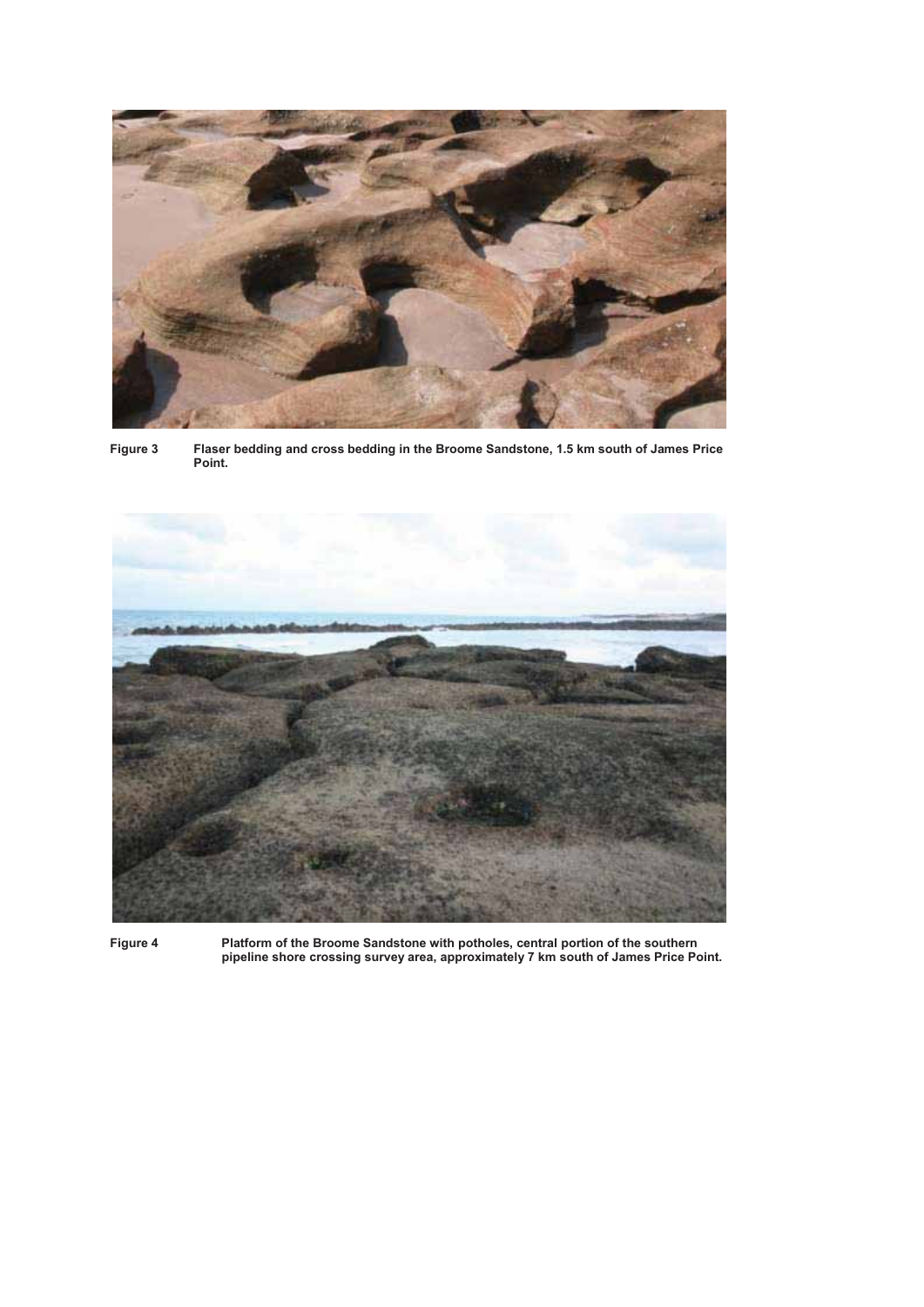

**Figure 5 Lowermost metre of the Broome Sandstone within the total intertidal zone, exposed only during extreme low tide. The photograph was taken a few tens of metres west of a platform exposing numerous potholes, about 1.5 km south of James Price Point (see Siversson, 2010, figure 1). The potholes of these platforms increase in size and density in a seaward direction, indicating that they are formed by natural erosion.** 



**Figure 6 Southern part of the southern pipeline shore crossing survey area, 7 km south of James Price Point, during extreme low tide. As indicated by the photograph, the area is largely covered by sand.**